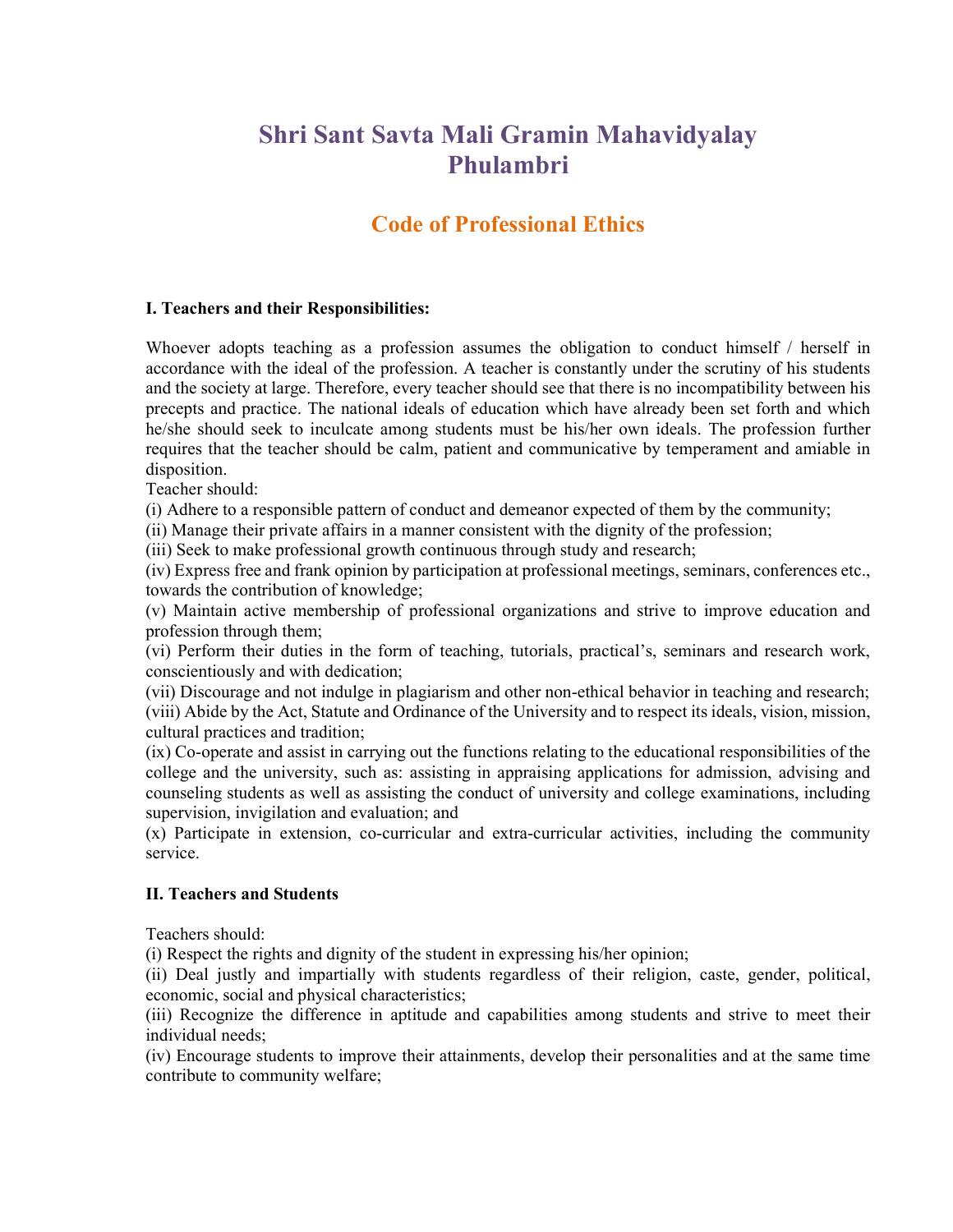(v) Inculcate among students scientific temper, spirit of inquiry and ideals of democracy, patriotism, social justice, environmental protection and peace;

(vi) Treat the students with dignity and not behave in a vindictive manner towards any of them for any reason;

(vii) Pay attention to only the attainment of the student in the assessment of merit;

(viii) Make themselves available to the students even beyond their class hours and help and guide students without any remuneration or reward;

(ix) Aid students to develop an understanding of our national heritage and national goals; and

(x) Refrain from inciting students against other students, colleagues or administration.

#### III. Teachers and Colleagues

Teachers should:

(i) Treat other members of the profession in the same manner as they themselves wish to be treated;

(ii) Speak respectfully of other teachers and render assistance for professional betterment;

(iii) Refrain from making unsubstantiated allegations against colleagues to higher authorities; and

(iv) Refrain from allowing considerations of caste, creed, religion, race or sex in their professional endeavor.

#### IV. Teachers and Authorities :

Teachers should:

(i) Discharge their professional responsibilities according to the existing rules and adhere to procedures and methods consistent with their profession in initiating steps through their own institutional bodies and / or professional organizations for change of any such rule detrimental to the professional interest;

(ii) Refrain from undertaking any other employment and commitment, including private tuitions and coaching classes which are likely to interfere with their professional responsibilities;

(iii) Co-operate in the formulation of policies of the institution by accepting various offices and discharge responsibilities which such offices may demand;

(iv) Co-operate through their organizations in the formulation of policies of the other institutions and accept offices;

(v) Co-operate with the authorities for the betterment of the institutions keeping in view the interest and in conformity with the dignity of the profession;

(vi) Adhere to the terms of contract;

(vii) Give and expect due notice before a change of position takes place; and

(viii) Refrain from availing themselves of leave except on unavoidable grounds and as far as practicable with prior intimation, keeping in view their particular responsibility for completion of academic schedule.

# V. Teachers and Non-Teaching Staff :

Teachers should :

(i) Treat the non-teaching staff as colleagues and equal partners in a cooperative undertaking, within every educational institution;

(ii) Help in the functioning of joint-staff councils covering both the teachers and the non-teaching staff.

# VI. Teachers and Guardians

Teachers should:

(i) Try to see through teachers' bodies and organizations, that institutions maintain contact with the guardians, their students, send reports of their performance to the guardians whenever necessary and meet the guardians in meetings convened for the purpose for mutual exchange of ideas and for the benefit of the institution.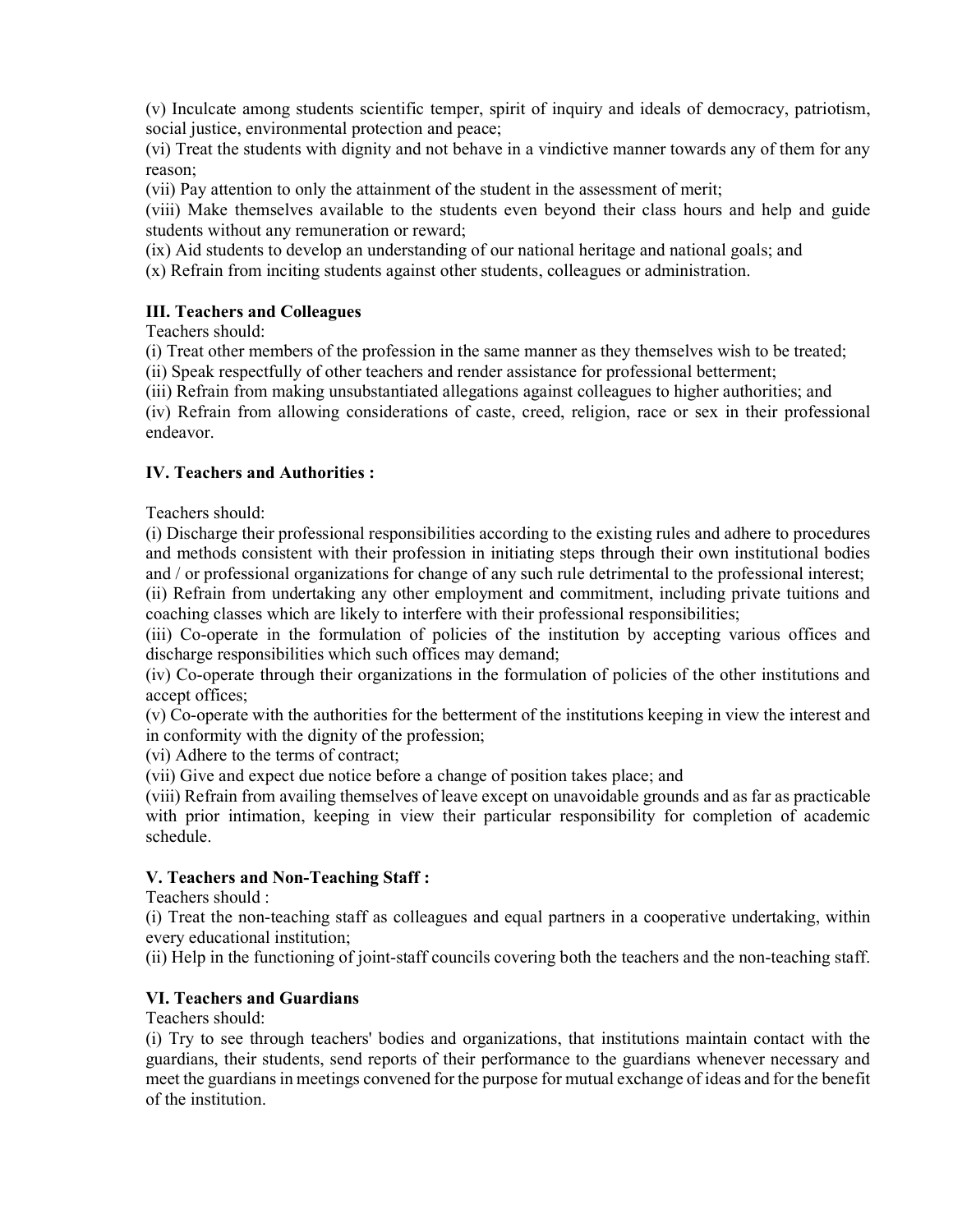#### VII. Teachers and Society

Teachers should:

(i) Recognize that education is a public service and strive to keep the public informed of the educational programmes which are being provided;

(ii) Work to improve education in the community and strengthen the community's moral and intellectual life ;

(iii) Be aware of social problems and take part in such activities as would be conducive to the progress of society and hence the country as a whole;

(iv) Perform the duties of citizenship, participate in community activities and shoulder responsibilities of public offices;

(v) Refrain from taking part in or subscribing to or assisting in any way activities, which tend to promote feeling of hatred or enmity among different communities, religions or linguistic groups but actively work for national integration.

# College Principal should;

(a) Provide inspirational and motivational value-based academic and executive leadership to the college through policy formation, operational management, optimization of human resources and concern for environment and sustainability;

(b) Conduct himself/herself with transparency, fairness, honesty, highest degree of ethics and decision making that is in the best interest of the college;

(c) Act as steward of the College's assets in managing the resources responsibility, optimally, effectively and efficiently for providing a conducive working and learning environment;

(d) Promote the collaborative, shared and consultative work culture in the college, paving way for innovative thinking and ideas;

(e) Endeavour to promote a work culture and ethics that brings about quality, professionalism, satisfaction and service to the nation and society.

(f) Adhere to a responsible pattern of conduct and demeanor expected of them by the community;

(g) Manage their private affairs in a manner consistent with the dignity of the profession;

(h) Discourage and not indulge in plagiarism and other non-ethical behavior in teaching and research;

(i) Participate in extension, co-curricular and extra-curricular activities, including the community service.

(j) Refrain from allowing considerations of caste, creed, religion, race, gender or sex in their professional endeavor.

#### Director Physical Education and Sports (University/College)/Librarian (University/College) should;

(a) Adhere to a responsible pattern of conduct and demeanor expected of them by the community;

(b) Manage their private affairs in a manner consistent with the dignity of the profession;

(c) Discourage and not indulge in plagiarism and other non-ethical behavior in teaching and research;

(d) Participate in extension, co-curricular and extra-curricular activities, including the community service.

(e) Refrain from allowing considerations of caste, creed, religion, race, gender or sex in their professional endeavor.

Job Responsibilities for Lab. Attendant: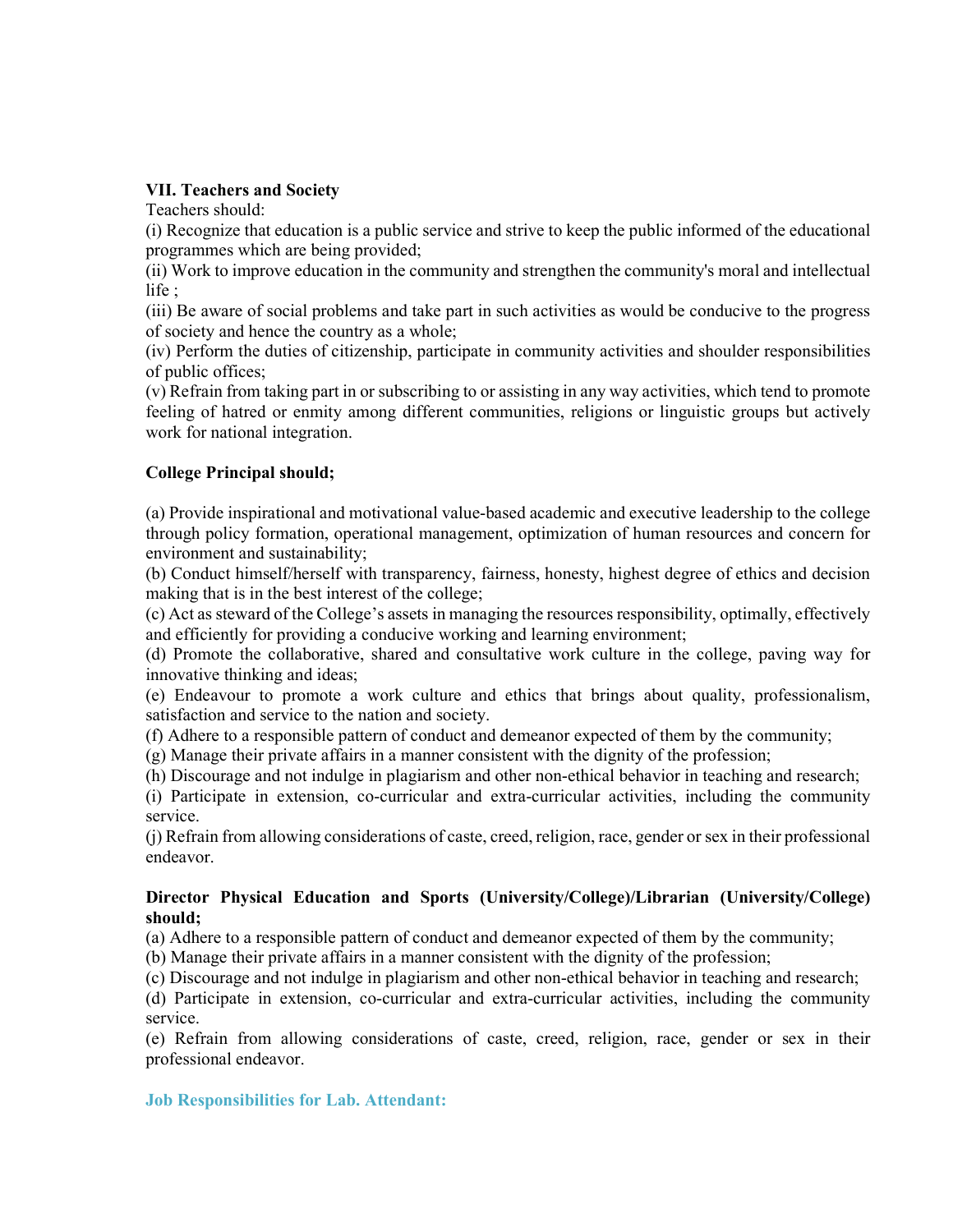- 1. Ensure safety of students.
- 2. Display lab schedules on the notice board.
- 3. Record and maintain attendance of students.
- 4. Ensure discipline of students in the laboratory.
- 5. Help & assist students in experiment activities.
- 6. Conduct lab examination periodically.
- 7. Maintain lab clean and hygiene.
- 8. Maintain dead stock/ consumable/ semi consumable registers of respective laboratories.
- 9. Follow the instruction and duties assigned by the faculty members/ Principal/ Management/ University / Government.
- 10. Prepare requirement of the consumables for the lab and place the indent.

# Job Responsibilities of Non- Teaching Staff:

- 1. Stay in office during college hours.
- 2. Wear uniform and identity card.
- 3. Maintain clean and hygiene atmosphere in the college premises.
- 4. Follow the instructions and duties assigned by the faculty/ professor/ principal/ management.
- 5. Keep vigilance on the student activities in the college  $\&$  ask students to attend the classes.
- 6. Maintain a register of the activities carried out on daily basis.
- 7. Inspire students to maintain discipline in the college premises.
- 8. Help and assist students in various activities.

# Job Responsibilities of Senior Clerk:

- 1. Supervise admission procedure, collect admission and eligibility documents.
- 2. Maintain personal files of staff and faculty.
- 3. Maintaining P.F. account, casual leave register, and movement register for teaching and nonteaching staff.
- 4. Prepare budget estimate of the college under the guidance of Principal.
- 5. Prepare documents for submission of annual audit.
- 6. File ETDS returns.
- 7. Check, Verify bills & Custody of receipt books and vouchers.
- 8. Keeping discipline and work schedule of class IV employees.
- 9. Organize printing of stationary for the Institute.
- 10. Assist Principal in receiving guests and visiting dignitaries in a dignified manner.
- 11. Initiate and record all correspondence & put up the same to Principal /HOD & Faculty members.
- 12. Responsible for all the matters assigned to establishment section, students section, stores section, maintenance section and security section.
- 13. Maintain the records of scholarships of students.
- 14. Maintain record of biometric.
- 15. Take responsibility of all the matters assigned to establishment section, students section, stores section, maintenance section and security section.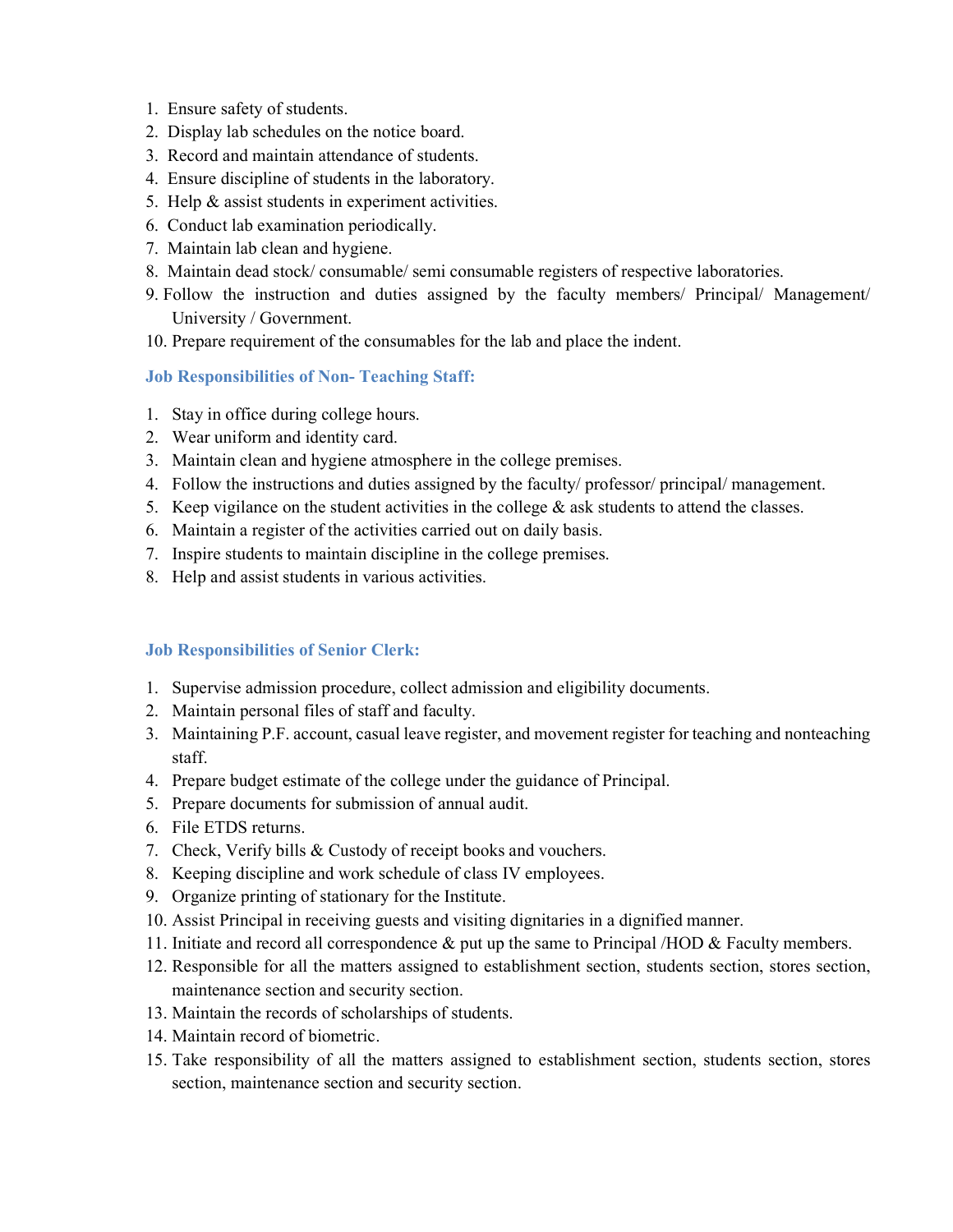# 16. All other duties assigned by the Principal from time to time

# Job Responsibilities of Clerk:

- 1. Maintain Discipline in the premises.
- 2. Wear Uniform and college ID Card.
- 3. Check website of Dr. Babasaheb Ambedkar Marathwada University, Aurangabad.
- 4. Maintaining and updating of personal files of teaching and non-teaching staff.
- 5. Maintenance of attendance registers, service books, leave record of teaching and non- teaching staff.
- 6. Completion of attendance of faculty and non-teaching staff and forwarding the same to Senior Clerk for preparation of payment.
- 7. Issuing various certificates to the students like bonafide, ID Card, TC and other scholarship related work.
- 8. Various Fees collection and maintaining the data of the students.
- 9. Preparing roll call of the students and provide to the concerned faculty members.
- 10. Maintain student friendly atmosphere in the premises.
- 11. Help and assist students in their work.
- 12. All other duties assigned by the Principal from time to time.

#### Code of Conduct for Students:

- 1. Every student should maintain good behaviour with everyone in the institute. If any complaint, student should talk to principal.
- 2. Wearing of Identity card is mandatory.
- 3. Student should follow the discipline of parking their vehicles.
- 4. Roaming without a reason in the premises and bunking classes is not allowed.
- 5. Any kind of alcoholic intake inside the campus is strictly prohibited.
- 6. Intake of Paan and tobacco is not allowed in the campus of the college.
- 7. Use of mobiles and selfies is not allowed.
- 8. Harmful weapons are not allowed in the campus.
- 9. Students are liable for punishment for spoiling walls of the institute by scribbling anywhere.
- 10. Student will be punished and fined for damaging property or infrastructure of the institute.
- 11. Making noise, disturbing or wandering inside the corridors is prohibited.
- 12. Every students should follow the rules of library and office.
- 13. Unless permitted by the principal, students should not arrange any kind of visits or picnics on their own.
- 14. Students having complaint should communicate to the principal or teacher without taking any action.
- 15. No students should entertain or support any caste or religion.
- 16. Participation in various curricular activities of the institute is expected.
- 17. Misconduct or following any unfair means in the exam is liable for punishment.
- 18. Every student is supposed to submit original certificates to the institute and keep attested copies with them.
- 19. Action will be taken against students if it's found that they have made changes in any document on their own.